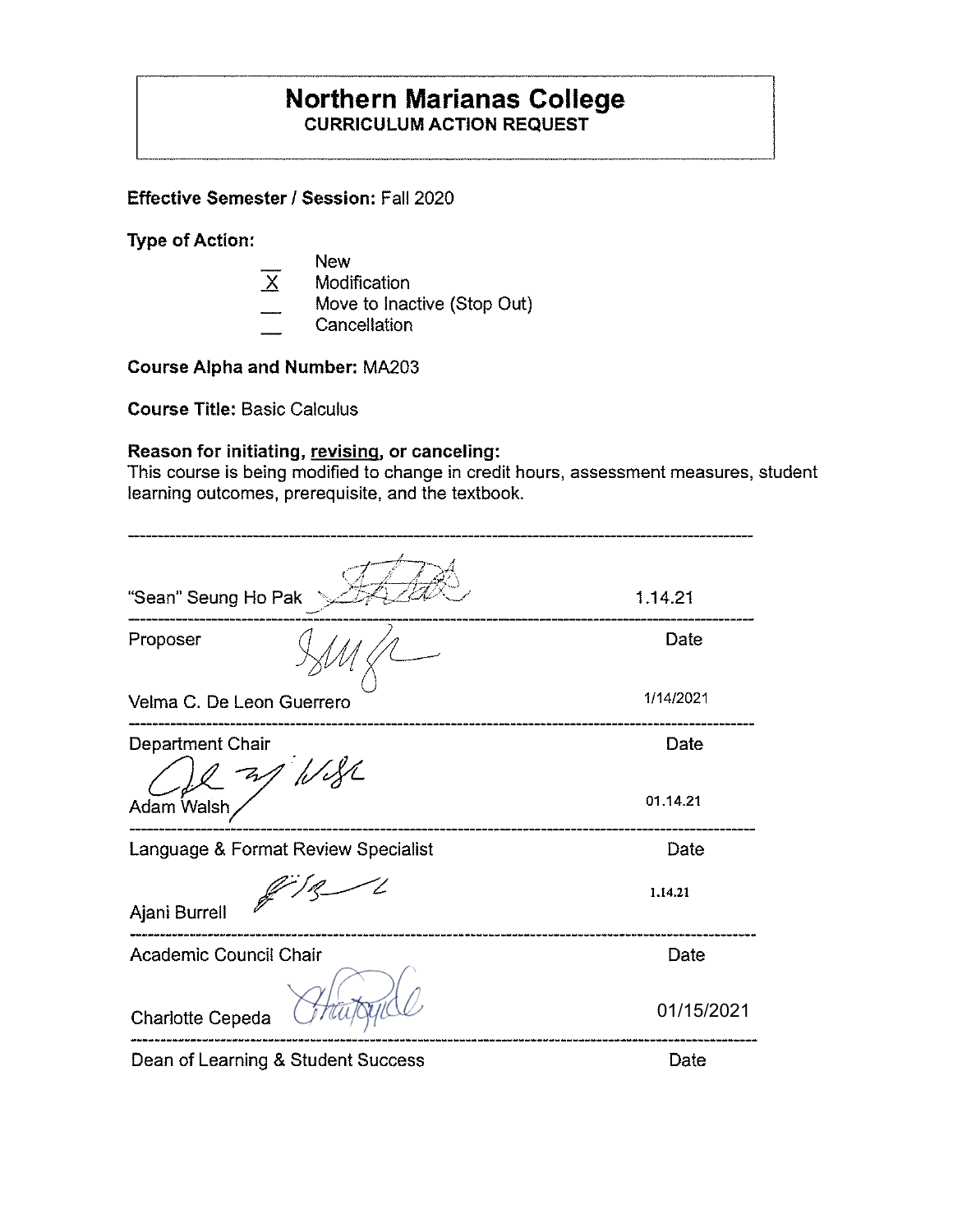Course: MA203 Basic Calculus

### **1. Department**

Science, Mathematics, Health, and Athletics

## **2. Purpose**

The purpose of this course is to enable students to: (1) develop proficiency in basic calculus, (2) discover applications of calculus by constructing models to solve realworld problems, and (3) offer an entry-level calculus course for students intent on transferring to earn an advanced degree in the sciences, business, or mathematics.

## **3. Description**

## **A. Required/Recommended Textbook(s) and Related Materials**

Required:

 Stewart, James (2019). *Single Variable Calculus: Concepts and Context, Enhanced Edition, 4th Edition.* Cengage. ISBN-13: 978-1-337-68780-5, ISBN-10: 1-337-68780-4

TI-82, TI-83, or TI-89 graphing calculator or technologic equivalent

## **B. Contact Hours**

- **1. Lecture:** 4 per week / 60 per semester
- **2. Lab:** 0
- **3. Other:** None

## **C. Credits**

- **1. Number:** 4
- **2. Type:** Regular Degree Credits

## **D. Catalogue Course Description**

 This course is a study of single variable Calculus and introduces students to the basic theory and applications of calculus; introduction to differential and integral calculus of on variable functions with applications and an introduction to transcendental functions. Topics covered include: limits, infinity, continuity, differentiation, application of derivatives, integration, and application of integration. Problem solving and the use of graphing utilities are emphasized throughout.

## **E. Degree or Certificate Requirements Met by Course**

 A "C" grade or better in this course satisfies a core course requirement in mathematics for an NMC associate-level degree program.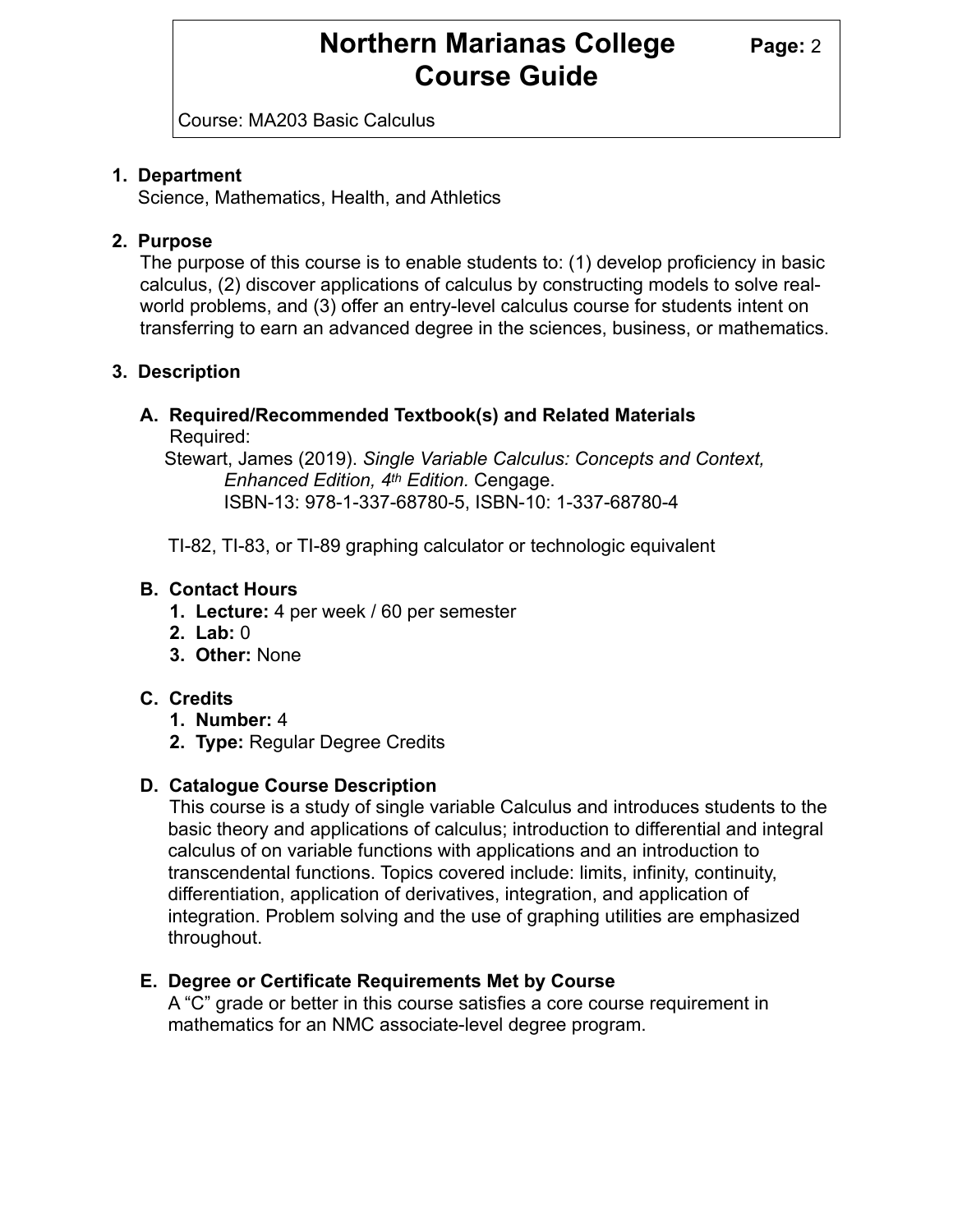**Page:3** 

Course: MA203 Basic Calculus

#### **F. Course Activities and Design**

Course activities include: lecture, discussions, homework assignments, tests, quizzes, and a comprehensive final exam.

#### **4. Course Prerequisite(s); Concurrent Course Enrollment**

Prerequisites: MA 162 (College Trigonometry) score of "C" or better Concurrent Course Enrollment: N/A

**Required English/Mathematics Proficiency Level(s):**  English Placement Level: EN095 Mathematics Placement Level: MA132

#### **5. Estimated Cost of Course; Instructional Resources Needed**

Cost to the Student: Tuition for a 4-credit course; cost of textbook; cost of a Tl-82, Tl-83, or Tl-89 graphing calculator with manual, and instructor's edition textbook with supplemental materials.

Cost to NMC: Instructor's salary; a classroom.

Instructional resources needed for this course include: whiteboard, markers, and eraser; an electronic projection device, television, or other viewing device for calculator demonstrations; a Tl-82, Tl-83, or Tl-89 graphing calculator with manual and instructor's edition textbook with supplemental materials.

#### **6. Method of Evaluation**

Evaluation methods will include quizzes, tests, homework assignments, and a comprehensive final exam. NMC's grading and attendance policies will be followed.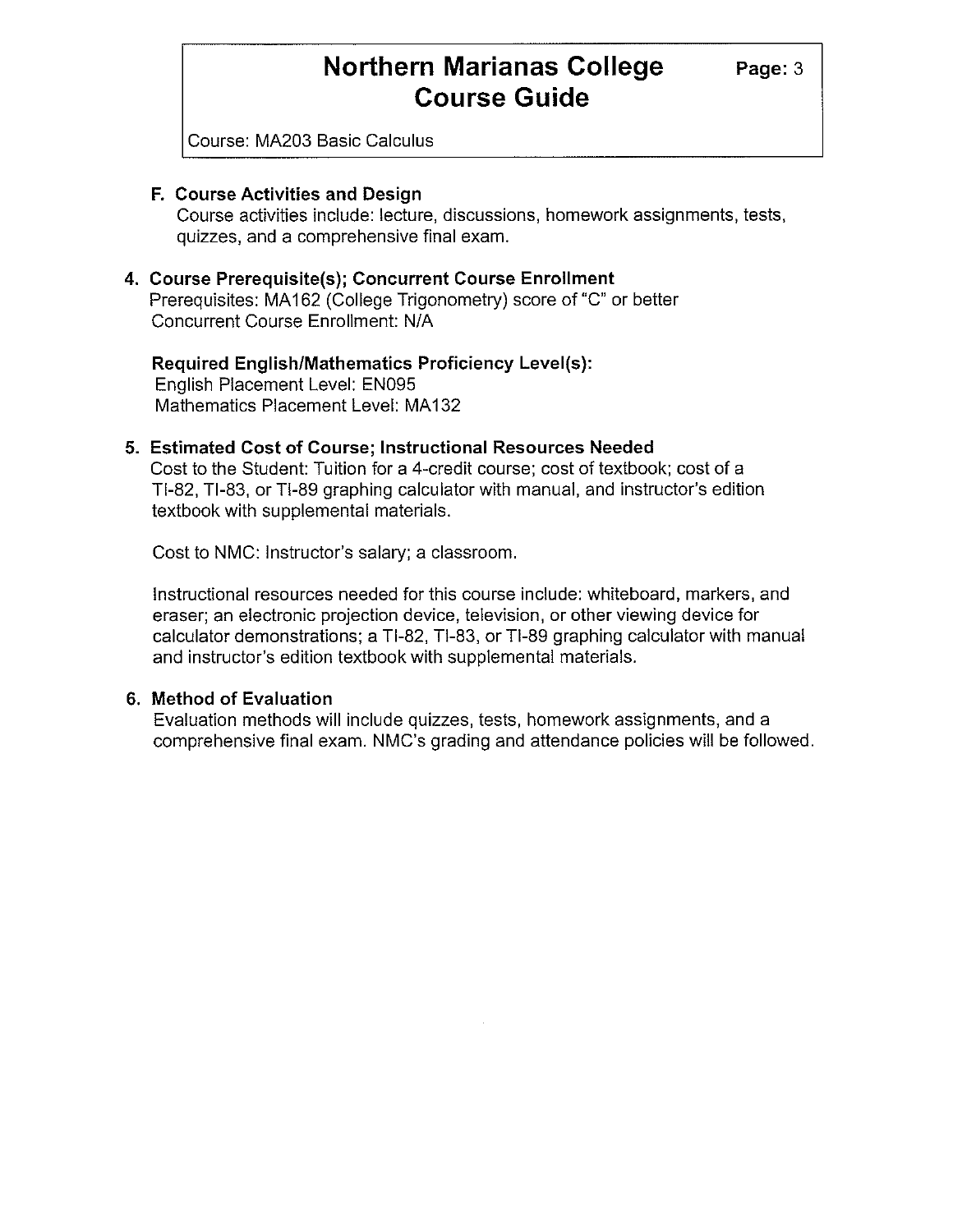**Page:4** 

Course: MA203 Basic Calculus

#### **7. Course Outline**

This is a topical outline and does not necessarily indicate the sequence in which the material will be presented.

- 1.0 Functions and Models
	- 1.1 Polynomial functions
	- 1.2 Rational functions
	- 1.3 Exponential functions
	- 1.4 Logarithmic functions
	- 1.5 Trigonometric functions
	- 1.6 Graphs and their inverses
- 2.0 Limits and Derivatives
	- 2.1 Tangent and velocity
	- 2.2 Limits and functions
	- 2.3 Continuity
	- 2.4 Derivatives and rates of change
- 3.0. Differentiation Rules
	- 3.1 Derivatives of polynomials and exponential functions
	- 3.2 Derivatives of trigonometric and logarithmic functions
	- 3.3 Product, quotient, and chain rules
	- 3.4 Inverse trigonometric functions
	- 3.5 Rate of change in the natural and social sciences
	- 3.6 Linear approximations and differentials
- 4.0 Applications of Differentiation
	- 4.1 Maximum and minimum values
	- 4.2 Derivatives and the shapes of curves
	- 4.3 Indeterminate forms
	- 4.4 L'H6pital's rule and Newton's method
- 5.0 Integrals
	- 5.1 Areas and distances
	- 5.2 Definite integrals
	- 5.3 Fundamental theorem of calculus
	- 5.4 Substitution rule
	- 5.5 Integration by parts
	- 5.6 Additional techniques of integration
	- 5.7 Improper integrals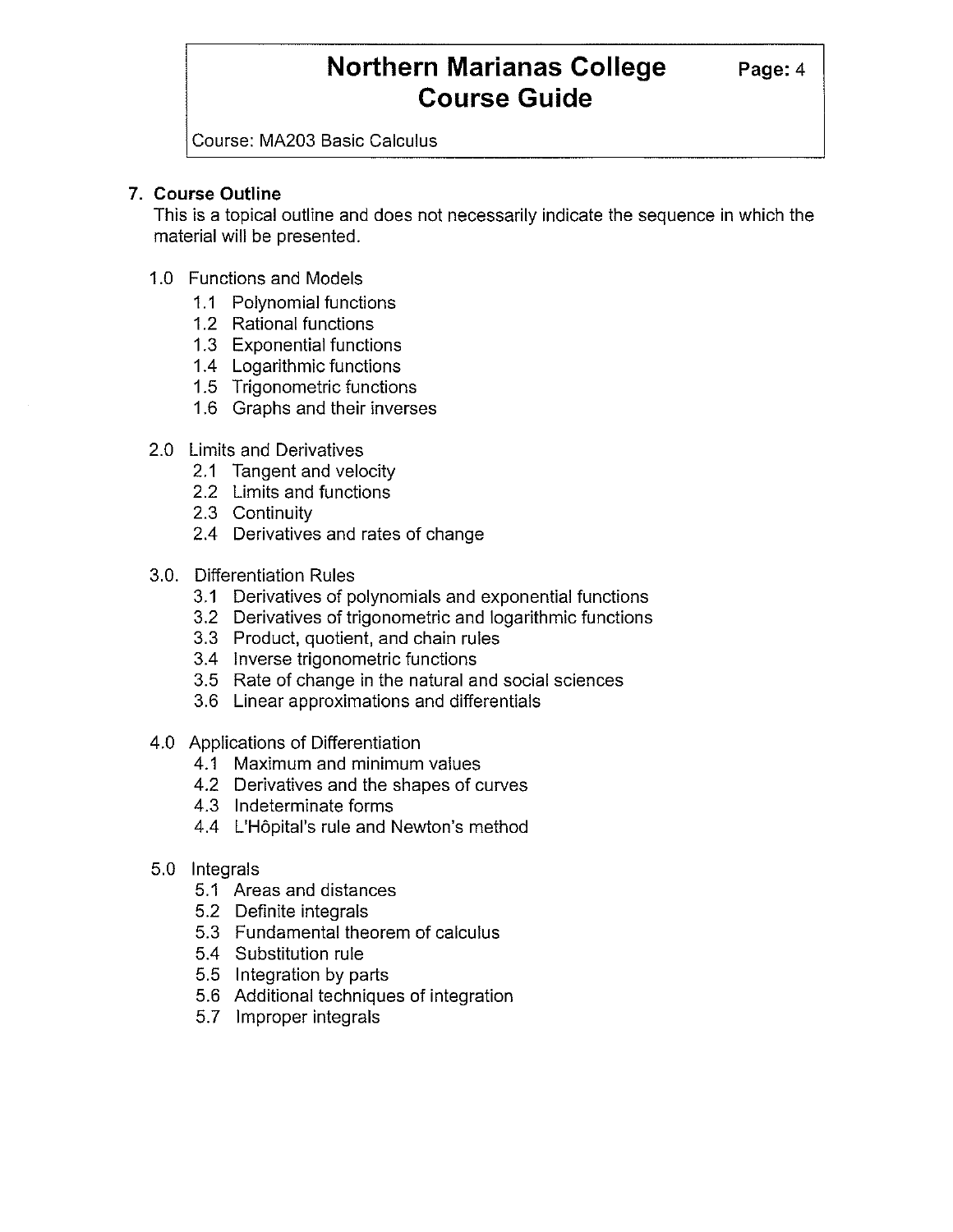**Page:5** 

Course: MA203 Basic Calculus

- 6.0 Applications of Integration
	- 6.1 Volumes by cylindrical shells
	- 6.2 Arc length
	- 6.3 Average value of a function
	- 6.4 Applications to physics, engineering, economics, and biology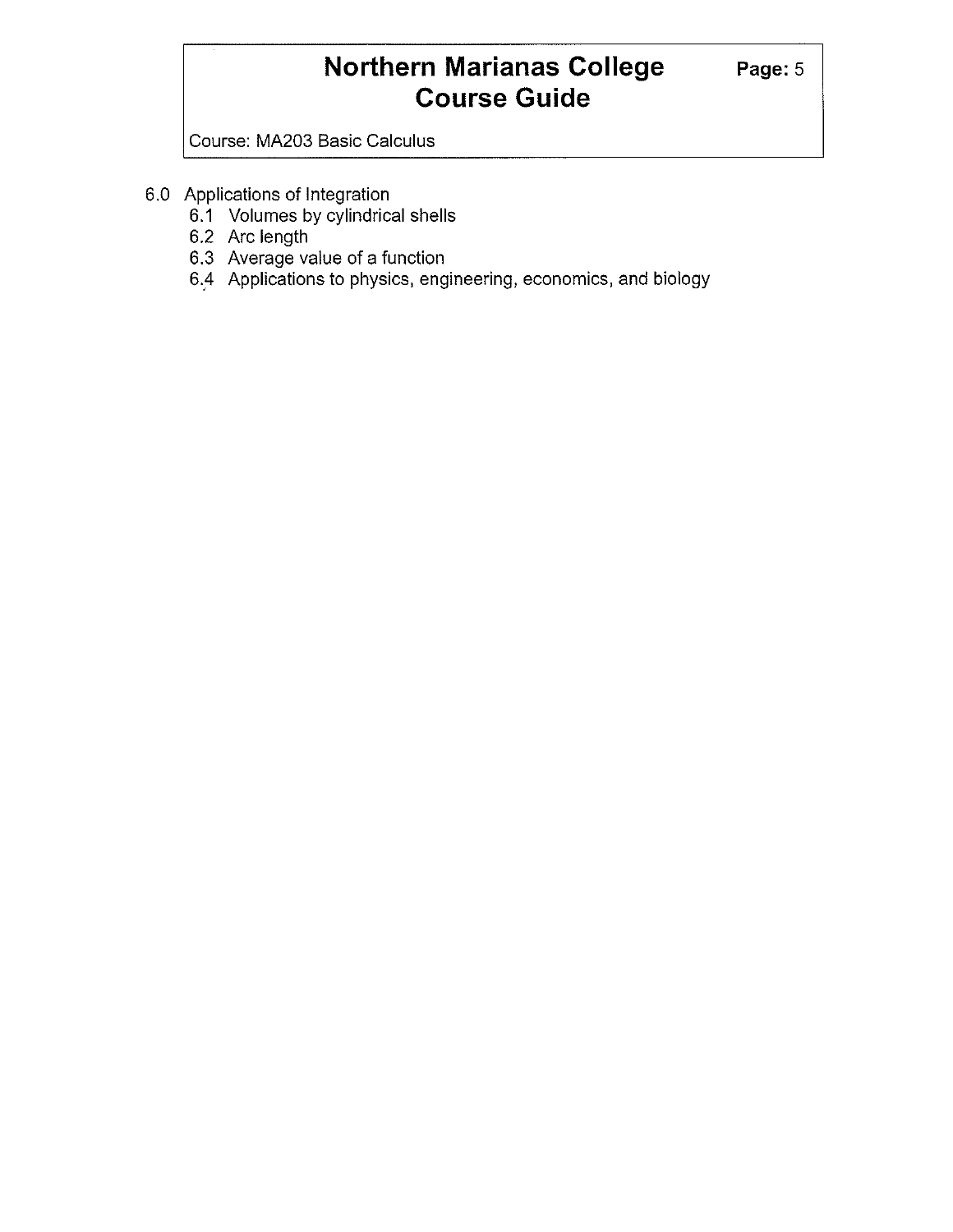**Page:6** 

Course: MA203 Basic Calculus

## **8. Instructional Goals**

The course will introduce students to:

- 1.0 Function and Models;
- 2.0 Limits and Derivatives;
- 3.0 Differentiation Rules;
- 4.0 Applications of Differentiation;
- 5.0 Integrals; and
- 6.0 Applications of Integration.